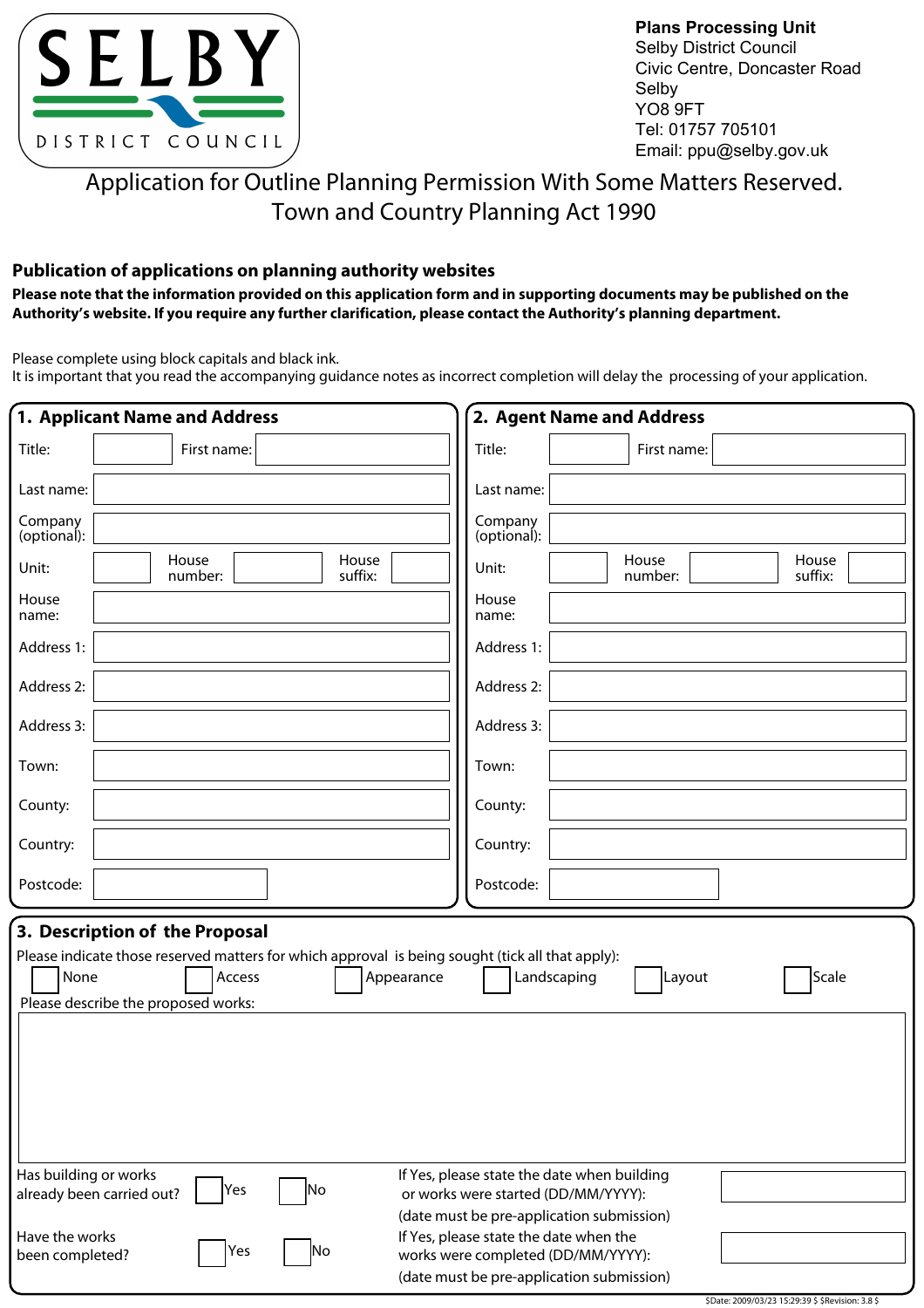| 4. Site Address Details                                                                                                                                 | 5. Pre-application Advice                                                                                    |
|---------------------------------------------------------------------------------------------------------------------------------------------------------|--------------------------------------------------------------------------------------------------------------|
| Please provide the full postal address of the application site.                                                                                         | Has assistance or prior advice been sought from the local                                                    |
| House<br>House<br>Unit:<br>suffix:<br>number:                                                                                                           | authority about this application?<br>Yes<br>No                                                               |
| House<br>name:                                                                                                                                          | If Yes, please complete the following information about the advice                                           |
| Address 1:                                                                                                                                              | you were given. (This will help the authority to deal with this<br>application more efficiently).            |
| Address 2:                                                                                                                                              | Please tick if the full contact details are not<br>known, and then complete as much as possible:             |
| Address 3:                                                                                                                                              | Officer name:                                                                                                |
| Town:                                                                                                                                                   |                                                                                                              |
| County:                                                                                                                                                 | Reference:                                                                                                   |
| Postcode<br>(optional):                                                                                                                                 |                                                                                                              |
| Description of location or a grid reference.<br>(must be completed if postcode is not known):                                                           | Date (DD/MM/YYYY):<br>(must be pre-application submission)                                                   |
| Easting:<br>Northing:                                                                                                                                   | Details of pre-application advice received?                                                                  |
| Description:                                                                                                                                            |                                                                                                              |
|                                                                                                                                                         |                                                                                                              |
|                                                                                                                                                         |                                                                                                              |
|                                                                                                                                                         |                                                                                                              |
|                                                                                                                                                         |                                                                                                              |
| 6. Pedestrian and Vehicle Access, Roads and Rights of Way                                                                                               | 7. Waste Storage and Collection                                                                              |
| Is a new or altered vehicle access proposed                                                                                                             | Do the plans incorporate areas to store<br>and aid the collection of waste?<br>Unknown<br>Yes<br>No          |
| to or from the public highway?<br>Unknown<br>No<br>Yes                                                                                                  | If Yes, please provide details:                                                                              |
| Is a new or altered pedestrian                                                                                                                          |                                                                                                              |
| access proposed to or from<br>the public highway?<br>Yes  <br>INo.<br><b>Unknown</b>                                                                    |                                                                                                              |
| Are there any new public roads to be                                                                                                                    |                                                                                                              |
| provided within the site?<br>Unknown<br>Yes<br>No                                                                                                       |                                                                                                              |
| Are there any new public                                                                                                                                |                                                                                                              |
| rights of way to be provided<br>Unknown<br>No<br>Yes<br>within or adjacent to the site?                                                                 | Have arrangements been made for the separate<br>storage and collection                                       |
| Do the proposals require any diversions                                                                                                                 | Unknown<br>Yes<br>No<br>of recyclable waste?                                                                 |
| /extinguishments and/or<br>Unknown<br>Yes<br>No<br>creation of rights of way?                                                                           | If Yes, please provide details:                                                                              |
|                                                                                                                                                         |                                                                                                              |
| If you answered Yes to any of the above questions, please show<br>details on your plans/drawings and state the reference of the plan<br>(s)/drawings(s) |                                                                                                              |
|                                                                                                                                                         |                                                                                                              |
|                                                                                                                                                         |                                                                                                              |
|                                                                                                                                                         |                                                                                                              |
|                                                                                                                                                         |                                                                                                              |
| 8. Neighbour and Community Consultation                                                                                                                 | 9. Authority Employee / Member                                                                               |
| Have you consulted your neighbours or<br>No)<br>Yes<br>the local community about the proposal?                                                          | With respect to the Authority, I am:<br>Do any of these<br>(a) a member of staff<br>statements apply to you? |
|                                                                                                                                                         | (b) an elected member<br> Yes<br> No<br>(c) related to a member of staff                                     |
| If Yes, please provide details:                                                                                                                         | (d) related to an elected member                                                                             |
|                                                                                                                                                         | If yes please provide details of the name, relationship and role                                             |
|                                                                                                                                                         |                                                                                                              |
|                                                                                                                                                         |                                                                                                              |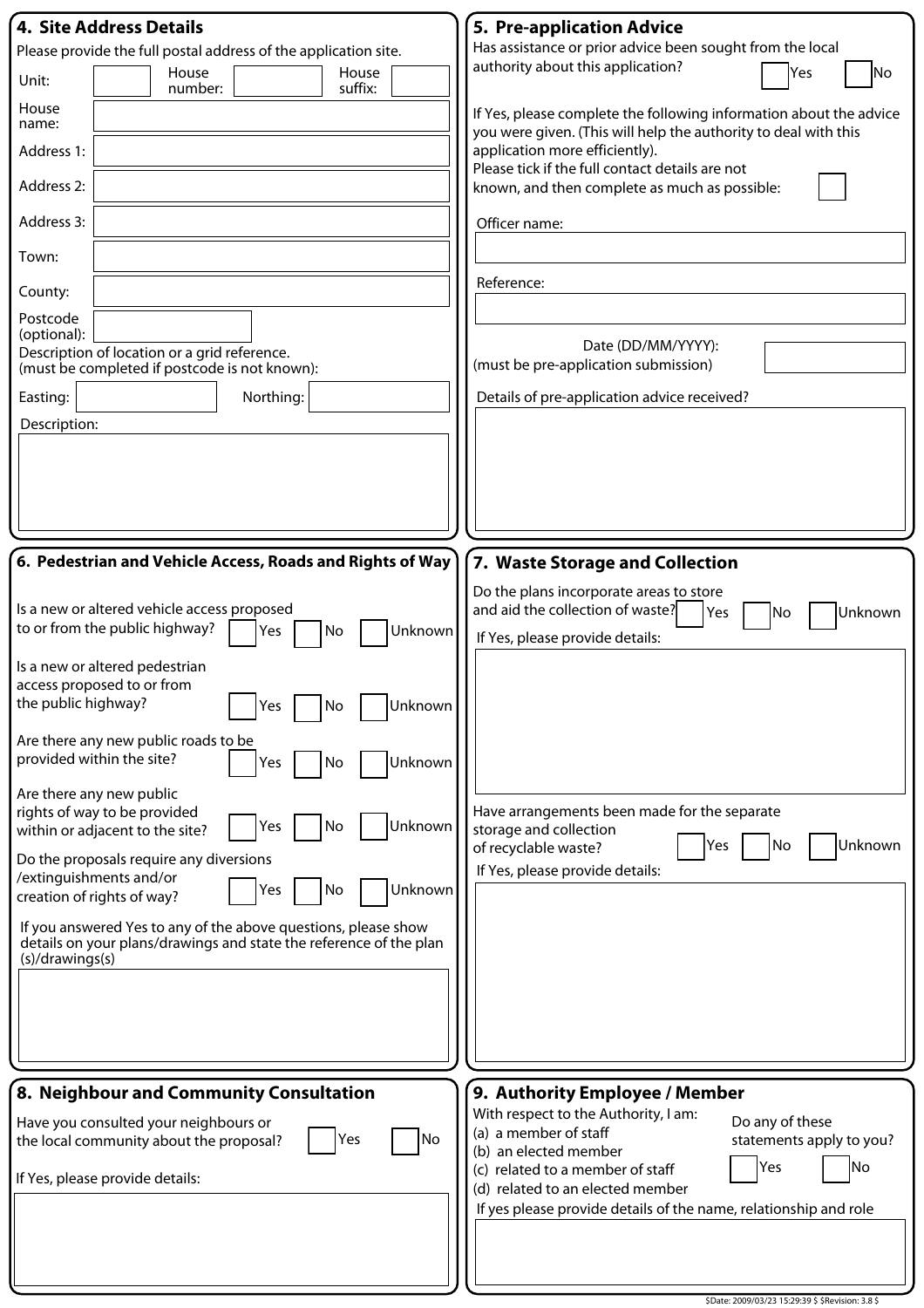## **10. Materials**

If applicable, please state what materials are to be used externally. Include type, colour and name for each material:

| . .<br>. .                                                                                                                                                                                                                              |                                | . .      |                   |               |  |  |  |  |  |
|-----------------------------------------------------------------------------------------------------------------------------------------------------------------------------------------------------------------------------------------|--------------------------------|----------|-------------------|---------------|--|--|--|--|--|
|                                                                                                                                                                                                                                         | Existing<br>(where applicable) | Proposed | Not<br>applicable | Don't<br>Know |  |  |  |  |  |
| Walls                                                                                                                                                                                                                                   |                                |          |                   |               |  |  |  |  |  |
| Roof                                                                                                                                                                                                                                    |                                |          |                   |               |  |  |  |  |  |
| Windows                                                                                                                                                                                                                                 |                                |          |                   |               |  |  |  |  |  |
| Doors                                                                                                                                                                                                                                   |                                |          |                   |               |  |  |  |  |  |
| Boundary treatments<br>(e.g. fences, walls)                                                                                                                                                                                             |                                |          |                   |               |  |  |  |  |  |
| Vehicle access and<br>hard-standing                                                                                                                                                                                                     |                                |          |                   |               |  |  |  |  |  |
| Lighting                                                                                                                                                                                                                                |                                |          |                   |               |  |  |  |  |  |
| Others<br>(please specify)                                                                                                                                                                                                              |                                |          |                   |               |  |  |  |  |  |
| Yes<br>Are you supplying additional information on submitted plan(s)/drawing(s)/design and access statement?<br>$\operatorname{\mathsf{No}}$<br>If Yes, please state references for the plan(s)/drawing(s)/design and access statement: |                                |          |                   |               |  |  |  |  |  |
|                                                                                                                                                                                                                                         |                                |          |                   |               |  |  |  |  |  |
|                                                                                                                                                                                                                                         |                                |          |                   |               |  |  |  |  |  |

## **11. Vehicle Parking**

Please provide information on the existing and proposed number of on-site parking spaces:

| Type of Vehicle                                  | Total<br>Existing | Total proposed (including<br>spaces retained) | Unknown total proposed<br>(including spaces retained) | <b>Difference</b><br>in spaces |
|--------------------------------------------------|-------------------|-----------------------------------------------|-------------------------------------------------------|--------------------------------|
| Cars                                             |                   |                                               |                                                       |                                |
| Light goods vehicles/<br>public carrier vehicles |                   |                                               |                                                       |                                |
| Motorcycles                                      |                   |                                               |                                                       |                                |
| Disability spaces                                |                   |                                               |                                                       |                                |
| Cycle spaces                                     |                   |                                               |                                                       |                                |
| Other (e.g. Bus)                                 |                   |                                               |                                                       |                                |
| Other (e.g. Bus)                                 |                   |                                               |                                                       |                                |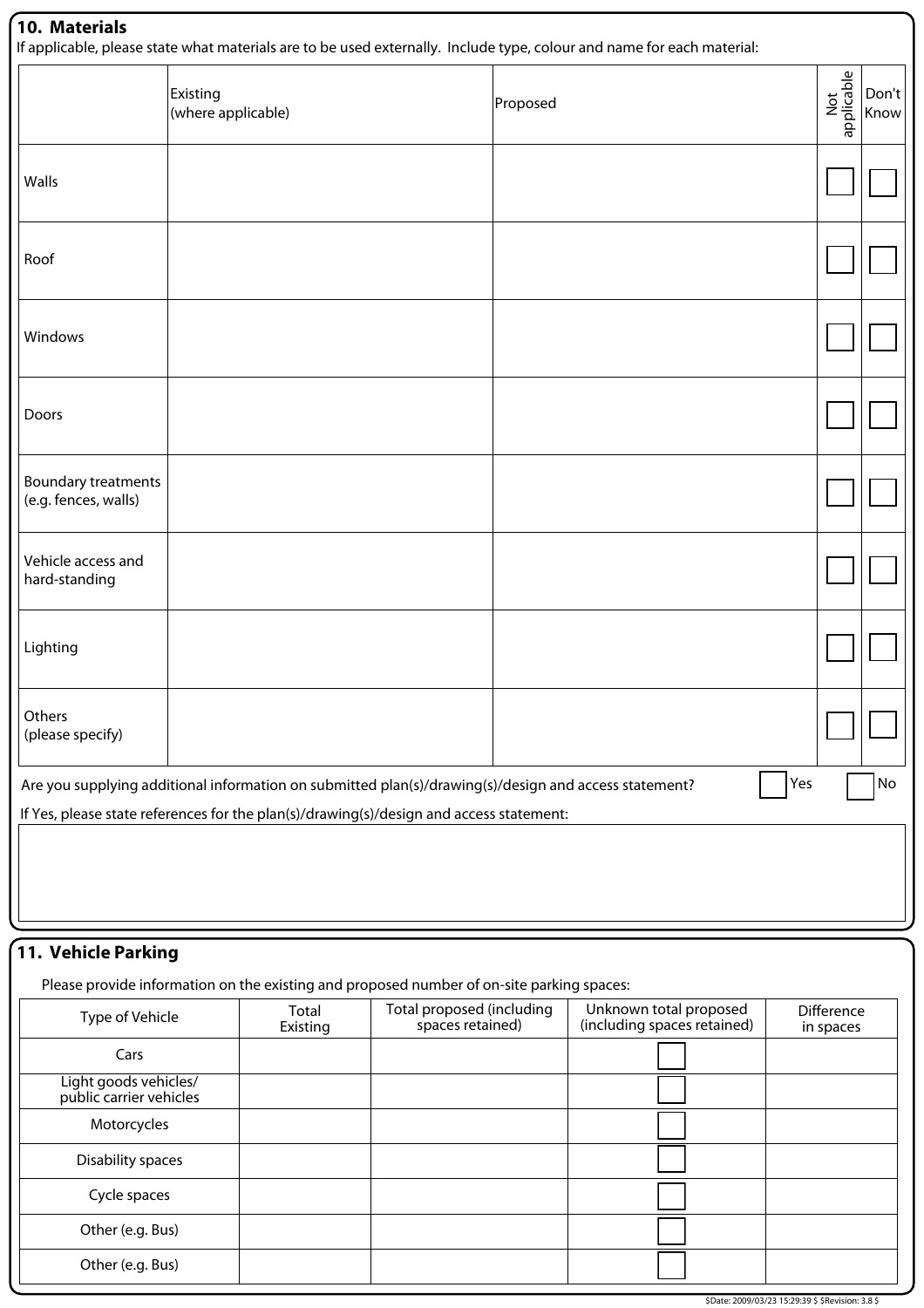| 12. Foul Sewage                                                                                                                                                                                                                                                                                                    | 13. Assessment of Flood Risk                                                                                                   |  |  |  |  |  |  |  |
|--------------------------------------------------------------------------------------------------------------------------------------------------------------------------------------------------------------------------------------------------------------------------------------------------------------------|--------------------------------------------------------------------------------------------------------------------------------|--|--|--|--|--|--|--|
| Please state how foul sewage is to be disposed of:                                                                                                                                                                                                                                                                 | Is the site within an area at risk of flooding? (Refer to the                                                                  |  |  |  |  |  |  |  |
| Mains sewer<br>Cess pit                                                                                                                                                                                                                                                                                            | Environment Agency's Flood Map showing flood zones 2 and 3 and<br>consult Environment Agency standing advice and your local    |  |  |  |  |  |  |  |
| Septic tank<br>Other                                                                                                                                                                                                                                                                                               | planning authority requirements for information as necessary.)<br>No<br>Yes                                                    |  |  |  |  |  |  |  |
| Unknown<br>Package treatment plant                                                                                                                                                                                                                                                                                 | If Yes, you will need to submit a Flood Risk Assessment to consider<br>the risk to the proposed site.                          |  |  |  |  |  |  |  |
| Are you proposing to connect to the<br>existing drainage system?<br>Unknown<br>No<br><b>Yes</b>                                                                                                                                                                                                                    | Is your proposal within 20 metres of a                                                                                         |  |  |  |  |  |  |  |
| If Yes, please include the details of the existing system on the<br>application drawings and state references for the                                                                                                                                                                                              | watercourse (e.g. river, stream or beck)?<br>Yes<br>No<br>Will the proposal increase<br>Yes<br>No<br>the flood risk elsewhere? |  |  |  |  |  |  |  |
| plan(s)/drawing(s):                                                                                                                                                                                                                                                                                                | How will surface water be disposed of?                                                                                         |  |  |  |  |  |  |  |
|                                                                                                                                                                                                                                                                                                                    | Sustainable drainage system<br><b>Existing watercourse</b>                                                                     |  |  |  |  |  |  |  |
|                                                                                                                                                                                                                                                                                                                    | Pond/lake<br>Soakaway                                                                                                          |  |  |  |  |  |  |  |
|                                                                                                                                                                                                                                                                                                                    | Main sewer                                                                                                                     |  |  |  |  |  |  |  |
| 14. Biodiversity and Geological Conservation                                                                                                                                                                                                                                                                       | <b>15. Existing Use</b>                                                                                                        |  |  |  |  |  |  |  |
|                                                                                                                                                                                                                                                                                                                    | Please describe the current use of the site:                                                                                   |  |  |  |  |  |  |  |
| To assist in answering the following questions refer to the guidance<br>notes for further information on when there is a reasonable<br>likelihood that any important biodiversity or geological<br>conservation features may be present or nearby and whether<br>they are likely to be affected by your proposals. |                                                                                                                                |  |  |  |  |  |  |  |
| Having referred to the guidance notes, is there a reasonable                                                                                                                                                                                                                                                       | Yes<br>No<br>Is the site currently vacant?                                                                                     |  |  |  |  |  |  |  |
| likelihood of the following being affected adversely or conserved<br>and enhanced within the application site, or on land adjacent to                                                                                                                                                                              |                                                                                                                                |  |  |  |  |  |  |  |
| or near the application site?                                                                                                                                                                                                                                                                                      | If Yes, please describe the last use of the site:                                                                              |  |  |  |  |  |  |  |
|                                                                                                                                                                                                                                                                                                                    |                                                                                                                                |  |  |  |  |  |  |  |
| a) Protected and priority species:<br>Yes, on the development site                                                                                                                                                                                                                                                 |                                                                                                                                |  |  |  |  |  |  |  |
|                                                                                                                                                                                                                                                                                                                    |                                                                                                                                |  |  |  |  |  |  |  |
| Yes, on land adjacent to or near the proposed development<br>No                                                                                                                                                                                                                                                    | When did this use end (if known)?<br>(DD/MM/YYYY)                                                                              |  |  |  |  |  |  |  |
| b) Designated sites, important habitats or other biodiversity<br>features:                                                                                                                                                                                                                                         | (date where known may be approximate)                                                                                          |  |  |  |  |  |  |  |
| Yes, on the development site                                                                                                                                                                                                                                                                                       | Does the proposal involve any of the following:                                                                                |  |  |  |  |  |  |  |
| Yes, on land adjacent to or near the proposed development                                                                                                                                                                                                                                                          | Yes<br>No<br>Land which is known to be contaminated?                                                                           |  |  |  |  |  |  |  |
| No                                                                                                                                                                                                                                                                                                                 | Land where contamination is<br>No<br>Yes<br>suspected for all or part of the site?                                             |  |  |  |  |  |  |  |
| c) Features of geological conservation importance:                                                                                                                                                                                                                                                                 | A proposed use that would                                                                                                      |  |  |  |  |  |  |  |
| Yes, on the development site<br>Yes, on land adjacent to or near the proposed development                                                                                                                                                                                                                          | be particularly vulnerable<br> No<br>Yes<br>to the presence of contamination?                                                  |  |  |  |  |  |  |  |
| No                                                                                                                                                                                                                                                                                                                 | If you have answered Yes to any of the above, you will need to<br>submit an appropriate contamination assessment.              |  |  |  |  |  |  |  |
|                                                                                                                                                                                                                                                                                                                    |                                                                                                                                |  |  |  |  |  |  |  |
| <b>16. Trees and Hedges</b>                                                                                                                                                                                                                                                                                        | 17. Trade Effluent                                                                                                             |  |  |  |  |  |  |  |
| Are there trees or hedges on the<br>proposed development site?<br>No<br>Yes                                                                                                                                                                                                                                        | Does the proposal involve the need to<br>No<br><b>Yes</b><br>dispose of trade effluents or waste?                              |  |  |  |  |  |  |  |
| And/or: Are there trees or hedges on land adjacent to the                                                                                                                                                                                                                                                          | If Yes, please describe the nature, volume and means of disposal                                                               |  |  |  |  |  |  |  |
| proposed development site that could influence the                                                                                                                                                                                                                                                                 | of trade effluents or waste                                                                                                    |  |  |  |  |  |  |  |
| development or might be important as part<br>No<br>Yes<br>of the local landscape character?                                                                                                                                                                                                                        |                                                                                                                                |  |  |  |  |  |  |  |
| If Yes to either or both of the above, you will need to provide a full                                                                                                                                                                                                                                             |                                                                                                                                |  |  |  |  |  |  |  |
| Tree Survey, with accompanying plan before your application can<br>be determined. Your Local Planning Authority should make clear<br>on its website what the survey should contain, in accordance with<br>the current 'BS5837: Trees in relation to construction -                                                 |                                                                                                                                |  |  |  |  |  |  |  |
| Recommendations'.                                                                                                                                                                                                                                                                                                  |                                                                                                                                |  |  |  |  |  |  |  |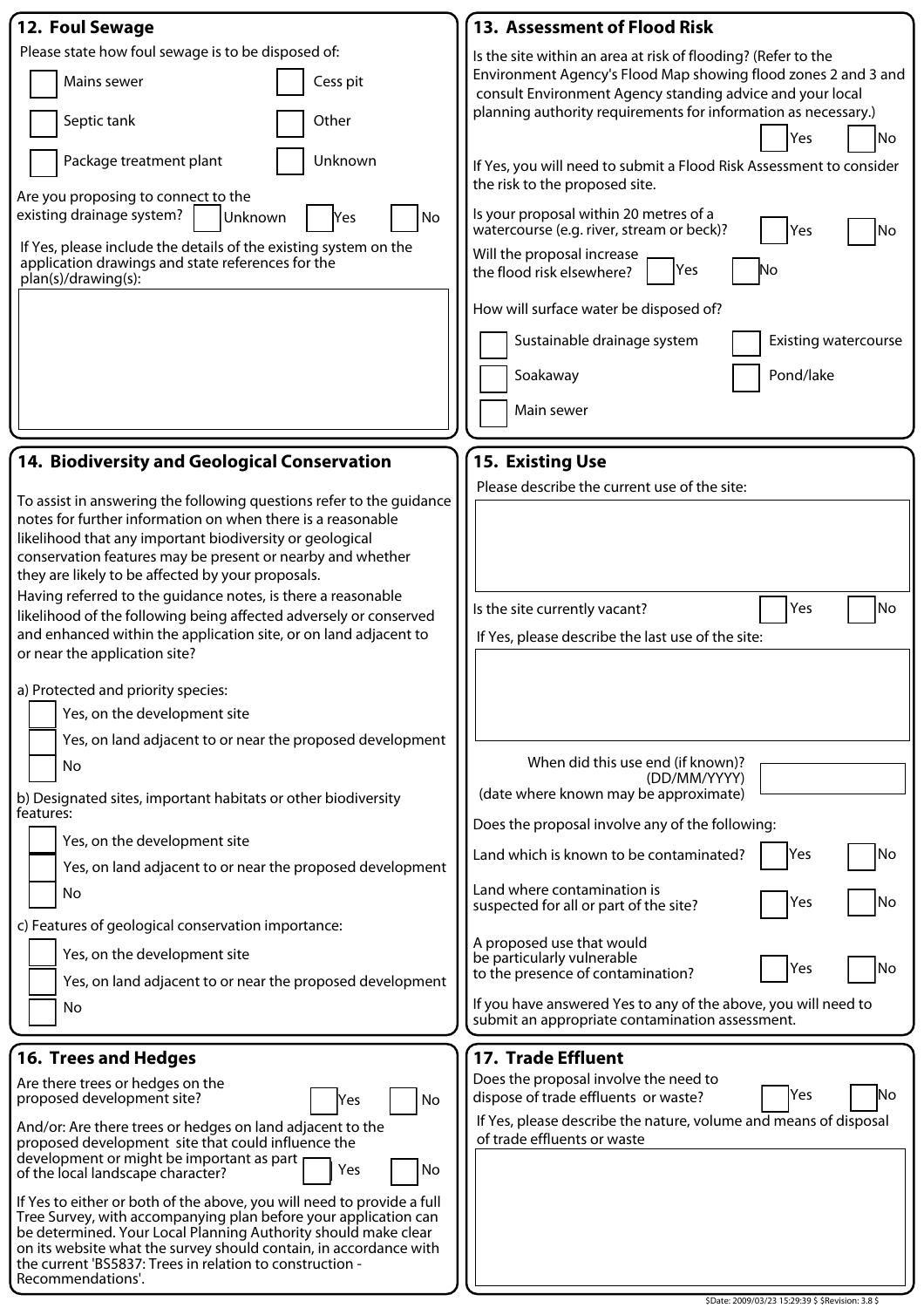| 18. Residential Units (Including Conversion)                                                                                                            |                     |                          |                         |              |                                                                                                |                                               |              |                                         |                         |              |                |   |      |                                               |              |
|---------------------------------------------------------------------------------------------------------------------------------------------------------|---------------------|--------------------------|-------------------------|--------------|------------------------------------------------------------------------------------------------|-----------------------------------------------|--------------|-----------------------------------------|-------------------------|--------------|----------------|---|------|-----------------------------------------------|--------------|
| Does your proposal include the gain, loss or change of use of residential units?<br>If Yes, please complete details of the changes in the tables below: |                     |                          |                         |              |                                                                                                |                                               |              | Yes                                     |                         | No           |                |   |      |                                               |              |
|                                                                                                                                                         |                     |                          | <b>Proposed Housing</b> |              |                                                                                                |                                               |              |                                         | <b>Existing Housing</b> |              |                |   |      |                                               |              |
| <b>Market</b>                                                                                                                                           | <b>Not</b>          |                          |                         |              |                                                                                                | Number of Bedrooms                            | <b>Total</b> | Market                                  | Not                     |              |                |   |      | Number of Bedrooms                            | Total        |
| <b>Housing</b>                                                                                                                                          | known               | $\mathbf{1}$             | 2                       | 3            | $4+$                                                                                           | Unknown                                       |              | <b>Housing</b>                          | known                   | $\mathbf{1}$ | $\overline{2}$ | 3 | $4+$ | Unknown                                       |              |
| Houses                                                                                                                                                  |                     |                          |                         |              |                                                                                                |                                               | a            | <b>Houses</b>                           |                         |              |                |   |      |                                               | а            |
| Flats and maisonettes                                                                                                                                   |                     |                          |                         |              |                                                                                                |                                               | b            | Flats and maisonettes                   |                         |              |                |   |      |                                               | b            |
| Live-work units                                                                                                                                         |                     |                          |                         |              |                                                                                                |                                               |              | Live-work units                         |                         |              |                |   |      |                                               |              |
| Cluster flats                                                                                                                                           |                     |                          |                         |              |                                                                                                |                                               | d            | <b>Cluster flats</b>                    |                         |              |                |   |      |                                               | d            |
| Sheltered housing                                                                                                                                       |                     |                          |                         |              |                                                                                                |                                               | e            | Sheltered housing                       |                         |              |                |   |      |                                               | e            |
| Bedsit/studios                                                                                                                                          |                     |                          |                         |              |                                                                                                |                                               |              | Bedsit/studios                          |                         |              |                |   |      |                                               |              |
| Unknown type                                                                                                                                            |                     |                          |                         |              |                                                                                                |                                               | q            | Unknown type                            |                         |              |                |   |      |                                               | g            |
|                                                                                                                                                         |                     |                          |                         |              |                                                                                                | <b>Totals</b> $(a + b + c + d + e + f + g) =$ | A            |                                         |                         |              |                |   |      | <b>Totals</b> $(a + b + c + d + e + f + q) =$ | E            |
|                                                                                                                                                         |                     |                          |                         |              |                                                                                                |                                               |              |                                         |                         |              |                |   |      |                                               |              |
| <b>Social Rented</b>                                                                                                                                    | <b>Not</b><br>known |                          | $\overline{2}$          | 3            | $4+$                                                                                           | Number of Bedrooms<br>Unknown                 | Total        | <b>Social Rented</b>                    | <b>Not</b><br>known     | 1            | $\overline{2}$ | 3 | $4+$ | Number of Bedrooms<br>Unknown                 | Total        |
| Houses                                                                                                                                                  |                     |                          |                         |              |                                                                                                |                                               | a            | <b>Houses</b>                           |                         |              |                |   |      |                                               | а            |
| Flats and maisonettes                                                                                                                                   |                     |                          |                         |              |                                                                                                |                                               | b            | Flats and maisonettes                   |                         |              |                |   |      |                                               | b            |
| Live-work units                                                                                                                                         |                     |                          |                         |              |                                                                                                |                                               |              | Live-work units                         |                         |              |                |   |      |                                               |              |
| Cluster flats                                                                                                                                           |                     |                          |                         |              |                                                                                                |                                               | d            | <b>Cluster flats</b>                    |                         |              |                |   |      |                                               | d            |
| Sheltered housing                                                                                                                                       |                     |                          |                         |              |                                                                                                |                                               | e            | Sheltered housing                       |                         |              |                |   |      |                                               | e            |
| Bedsit/studios                                                                                                                                          |                     |                          |                         |              |                                                                                                |                                               |              | Bedsit/studios                          |                         |              |                |   |      |                                               |              |
| Unknown type                                                                                                                                            |                     |                          |                         |              |                                                                                                |                                               | q            | Unknown type                            |                         |              |                |   |      |                                               | q            |
|                                                                                                                                                         |                     |                          |                         |              |                                                                                                | <b>Totals</b> $(a + b + c + d + e + f + q) =$ | B            |                                         |                         |              |                |   |      | <b>Totals</b> $(a + b + c + d + e + f + g) =$ |              |
|                                                                                                                                                         |                     |                          |                         |              |                                                                                                |                                               |              |                                         |                         |              |                |   |      |                                               |              |
| Intermediate                                                                                                                                            | <b>Not</b>          |                          |                         |              |                                                                                                | Number of Bedrooms                            | Total        | <b>Intermediate</b>                     | <b>Not</b>              |              |                |   |      | Number of Bedrooms                            | Total        |
|                                                                                                                                                         | knownl              | $\overline{\phantom{0}}$ | $\mathcal{D}$           | $\mathbf{z}$ |                                                                                                | 4+ Unknown                                    |              |                                         | known  1                |              | $\mathcal{P}$  | ς |      | 4+ Unknown                                    |              |
| Houses                                                                                                                                                  |                     |                          |                         |              |                                                                                                |                                               | а            | Houses                                  |                         |              |                |   |      |                                               | a            |
| Flats and maisonettes                                                                                                                                   |                     |                          |                         |              |                                                                                                |                                               | b            | Flats and maisonettes                   |                         |              |                |   |      |                                               | b            |
| Live-work units                                                                                                                                         |                     |                          |                         |              |                                                                                                |                                               |              | Live-work units                         |                         |              |                |   |      |                                               |              |
| <b>Cluster flats</b>                                                                                                                                    |                     |                          |                         |              |                                                                                                |                                               | d            | <b>Cluster flats</b>                    |                         |              |                |   |      |                                               | d            |
| Sheltered housing                                                                                                                                       |                     |                          |                         |              |                                                                                                |                                               | e            | Sheltered housing                       |                         |              |                |   |      |                                               | e            |
| Bedsit/studios                                                                                                                                          |                     |                          |                         |              |                                                                                                |                                               |              | Bedsit/studios                          |                         |              |                |   |      |                                               |              |
| Unknown type                                                                                                                                            |                     |                          |                         |              |                                                                                                |                                               | q            | Unknown type                            |                         |              |                |   |      |                                               | g            |
|                                                                                                                                                         |                     |                          |                         |              |                                                                                                | <b>Totals</b> $(a + b + c + d + e + f + g) =$ |              |                                         |                         |              |                |   |      | <b>Totals</b> $(a + b + c + d + e + f + g) =$ | G            |
|                                                                                                                                                         |                     |                          |                         |              |                                                                                                | Number of Bedrooms                            |              |                                         |                         |              |                |   |      | Number of Bedrooms                            | <b>Total</b> |
| <b>Key worker</b>                                                                                                                                       | Not<br>known        | $\mathbf{1}$             | $\overline{2}$          | 3            | $4+$                                                                                           | Unknown                                       | Total        | Key worker                              | Not<br>known            | $\mathbf{1}$ | $\overline{2}$ | 3 | $4+$ | Unknown                                       |              |
| Houses                                                                                                                                                  |                     |                          |                         |              |                                                                                                |                                               | а            | Houses                                  |                         |              |                |   |      |                                               | а            |
| Flats and maisonettes                                                                                                                                   |                     |                          |                         |              |                                                                                                |                                               | b            | Flats and maisonettes                   |                         |              |                |   |      |                                               | b            |
| Live-work units                                                                                                                                         |                     |                          |                         |              |                                                                                                |                                               | C            | Live-work units                         |                         |              |                |   |      |                                               | C            |
| <b>Cluster flats</b>                                                                                                                                    |                     |                          |                         |              |                                                                                                |                                               | d            | <b>Cluster flats</b>                    |                         |              |                |   |      |                                               | d            |
| Sheltered housing                                                                                                                                       |                     |                          |                         |              |                                                                                                |                                               | e            | Sheltered housing                       |                         |              |                |   |      |                                               | e            |
| Bedsit/studios                                                                                                                                          |                     |                          |                         |              |                                                                                                |                                               |              | Bedsit/studios                          |                         |              |                |   |      |                                               |              |
| Unknown type                                                                                                                                            |                     |                          |                         |              |                                                                                                |                                               | g            | Unknown type                            |                         |              |                |   |      |                                               | g            |
|                                                                                                                                                         |                     |                          |                         |              |                                                                                                |                                               |              |                                         |                         |              |                |   |      |                                               | H            |
|                                                                                                                                                         |                     |                          |                         |              | <b>Totals</b> $(a + b + c + d + e + f + g) =$<br><b>Totals</b> $(a + b + c + d + e + f + g) =$ |                                               |              |                                         |                         |              |                |   |      |                                               |              |
|                                                                                                                                                         |                     |                          |                         |              |                                                                                                |                                               | D            |                                         |                         |              |                |   |      |                                               |              |
| <b>Total proposed residential units</b>                                                                                                                 |                     |                          |                         |              |                                                                                                | $(A + B + C + D) =$                           |              | <b>Total existing residential units</b> |                         |              |                |   |      | $(E + F + G + H) =$                           |              |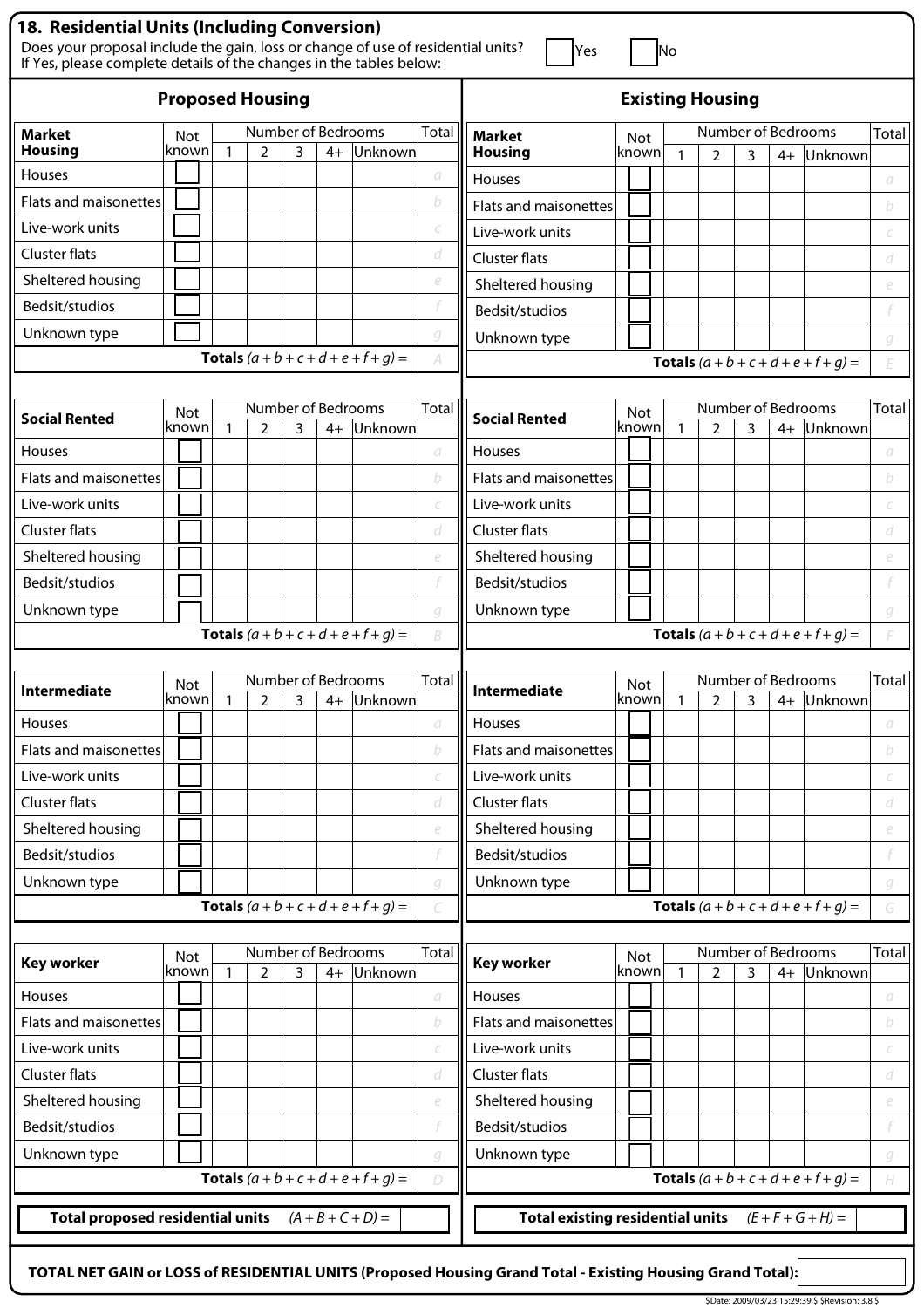|                   |                                               |           |                   |                   | 19. All Types of Development: Non-residential Floorspace                                                              |  |                                      |                                                      |         |                                                                                            |         |    |                                |                                                                |  |
|-------------------|-----------------------------------------------|-----------|-------------------|-------------------|-----------------------------------------------------------------------------------------------------------------------|--|--------------------------------------|------------------------------------------------------|---------|--------------------------------------------------------------------------------------------|---------|----|--------------------------------|----------------------------------------------------------------|--|
|                   |                                               |           |                   |                   | Does your proposal involve the loss, gain or change of use of non-residential floorspace?                             |  |                                      |                                                      |         | Yes                                                                                        |         | No |                                | Unknown                                                        |  |
|                   |                                               |           |                   |                   | If you have answered Yes to the question above please add details in the following table:                             |  |                                      |                                                      |         |                                                                                            |         |    |                                |                                                                |  |
|                   | Use class/type of use                         |           |                   | Not<br>applicable | <b>Existing gross</b><br>internal<br>floorspace<br>(square metres)                                                    |  | use or demolition<br>(square metres) | Gross internal floorspace<br>to be lost by change of | Unknown | Total gross internal<br>floorspace proposed<br>(including change of<br>use)(square metres) | Unknown |    | following development          | Net additional gross<br>internal floorspace<br>(square metres) |  |
| A1                |                                               | Shops     |                   |                   |                                                                                                                       |  |                                      |                                                      |         |                                                                                            |         |    |                                |                                                                |  |
|                   | Net tradable area:                            |           |                   |                   |                                                                                                                       |  |                                      |                                                      |         |                                                                                            |         |    |                                |                                                                |  |
| A <sub>2</sub>    | <b>Financial and</b><br>professional services |           |                   |                   |                                                                                                                       |  |                                      |                                                      |         |                                                                                            |         |    |                                |                                                                |  |
| A <sub>3</sub>    | Restaurants and cafes                         |           |                   |                   |                                                                                                                       |  |                                      |                                                      |         |                                                                                            |         |    |                                |                                                                |  |
| A4                | Drinking establishments                       |           |                   |                   |                                                                                                                       |  |                                      |                                                      |         |                                                                                            |         |    |                                |                                                                |  |
| A <sub>5</sub>    | Hot food takeaways                            |           |                   |                   |                                                                                                                       |  |                                      |                                                      |         |                                                                                            |         |    |                                |                                                                |  |
| B1(a)             | Office (other than A2)                        |           |                   |                   |                                                                                                                       |  |                                      |                                                      |         |                                                                                            |         |    |                                |                                                                |  |
| B1(b)             | Research and<br>development                   |           |                   |                   |                                                                                                                       |  |                                      |                                                      |         |                                                                                            |         |    |                                |                                                                |  |
| B1(c)             | Light industrial                              |           |                   |                   |                                                                                                                       |  |                                      |                                                      |         |                                                                                            |         |    |                                |                                                                |  |
| <b>B2</b>         | General industrial                            |           |                   |                   |                                                                                                                       |  |                                      |                                                      |         |                                                                                            |         |    |                                |                                                                |  |
| B <sub>8</sub>    | Storage or distribution                       |           |                   |                   |                                                                                                                       |  |                                      |                                                      |         |                                                                                            |         |    |                                |                                                                |  |
| C <sub>1</sub>    | Hotels and halls of                           | residence |                   |                   |                                                                                                                       |  |                                      |                                                      |         |                                                                                            |         |    |                                |                                                                |  |
| C <sub>2</sub>    | <b>Residential institutions</b>               |           |                   |                   |                                                                                                                       |  |                                      |                                                      |         |                                                                                            |         |    |                                |                                                                |  |
| D1                | Non-residential<br>institutions               |           |                   |                   |                                                                                                                       |  |                                      |                                                      |         |                                                                                            |         |    |                                |                                                                |  |
| D <sub>2</sub>    | Assembly and leisure                          |           |                   |                   |                                                                                                                       |  |                                      |                                                      |         |                                                                                            |         |    |                                |                                                                |  |
| <b>OTHER</b>      |                                               |           |                   |                   |                                                                                                                       |  |                                      |                                                      |         |                                                                                            |         |    |                                |                                                                |  |
| Please<br>Specify |                                               |           |                   |                   |                                                                                                                       |  |                                      |                                                      |         |                                                                                            |         |    |                                |                                                                |  |
|                   |                                               | Total     |                   |                   |                                                                                                                       |  |                                      |                                                      |         |                                                                                            |         |    |                                |                                                                |  |
|                   |                                               |           |                   |                   | In addition, for hotels, residential institutions and hostels, please additionally indicate the loss or gain of rooms |  |                                      |                                                      |         |                                                                                            |         |    |                                |                                                                |  |
| Use<br>class      | Type of use                                   |           | Not<br>applicable |                   | Existing rooms to be lost by<br>change of use or demolition                                                           |  | Unknown                              |                                                      |         | Total rooms proposed<br>(including changes of use)                                         |         |    | Unknown   Net additional rooms |                                                                |  |
| C1                | Hotels                                        |           |                   |                   |                                                                                                                       |  |                                      |                                                      |         |                                                                                            |         |    |                                |                                                                |  |
| C <sub>2</sub>    | Residential<br>Institutions                   |           |                   |                   |                                                                                                                       |  |                                      |                                                      |         |                                                                                            |         |    |                                |                                                                |  |
| <b>OTHER</b>      |                                               |           |                   |                   |                                                                                                                       |  |                                      |                                                      |         |                                                                                            |         |    |                                |                                                                |  |
| Please<br>Specify |                                               |           |                   |                   |                                                                                                                       |  |                                      |                                                      |         |                                                                                            |         |    |                                |                                                                |  |
| 30 P.             |                                               |           |                   |                   |                                                                                                                       |  |                                      |                                                      |         |                                                                                            |         |    |                                |                                                                |  |

#### **20. Employment**

Please complete the following information regarding employees:

|                    | Full-time | Part-time | Total full-time<br>equivalent |
|--------------------|-----------|-----------|-------------------------------|
| Existing employees |           |           |                               |
| Proposed employees |           |           |                               |

## **21. Hours of Opening**

Please state the hours of opening for each non-residential use proposed:

| Use | Monday to Friday | Saturday | Sunday and<br>Bank Holidays | Not known |
|-----|------------------|----------|-----------------------------|-----------|
|     |                  |          |                             |           |
|     |                  |          |                             |           |
|     |                  |          |                             |           |
|     |                  |          |                             |           |

## **22. Site Area**

Please state the site area in hectares (ha)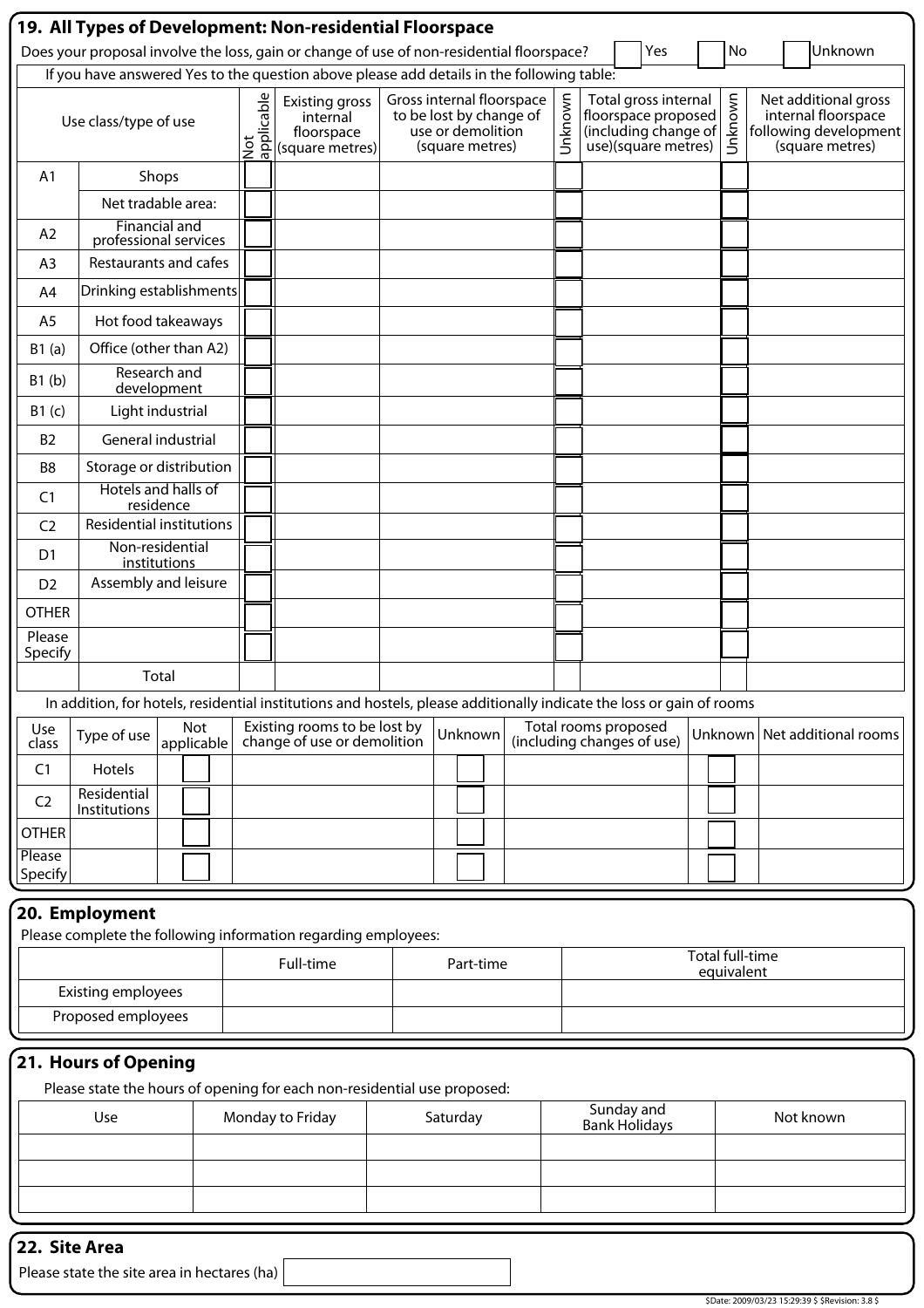| 23. Industrial or Commercial Processes and Machinery                                                                                                                                                                                     |                           |  |                               |                                                                                                                                                                                                                    |    |                  |  |                |                          |                                                                                       |  |         |  |
|------------------------------------------------------------------------------------------------------------------------------------------------------------------------------------------------------------------------------------------|---------------------------|--|-------------------------------|--------------------------------------------------------------------------------------------------------------------------------------------------------------------------------------------------------------------|----|------------------|--|----------------|--------------------------|---------------------------------------------------------------------------------------|--|---------|--|
| Please describe the activities and processes which would<br>be carried out on the site and the end products including<br>plant, ventilation or air conditioning. Please include the<br>type of machinery which may be installed on site: |                           |  |                               |                                                                                                                                                                                                                    |    |                  |  |                |                          |                                                                                       |  |         |  |
| No<br>Unknown<br>Yes<br>Is the proposal a waste management development?                                                                                                                                                                  |                           |  |                               |                                                                                                                                                                                                                    |    |                  |  |                |                          |                                                                                       |  |         |  |
| If the answer is Yes, please complete the following table:                                                                                                                                                                               |                           |  |                               |                                                                                                                                                                                                                    |    |                  |  |                |                          |                                                                                       |  |         |  |
|                                                                                                                                                                                                                                          | Not<br>applicable         |  |                               | The total capacity of the void in cubic<br>metres, including engineering<br>surcharge and making no allowance for Unknown<br>cover or restoration material (or tonnes<br>if solid waste or litres if liquid waste) |    |                  |  |                |                          | Maximum annual<br>operational through<br>put in tonnes (or litres if<br>liquid waste) |  | Unknown |  |
| Inert landfill                                                                                                                                                                                                                           |                           |  |                               |                                                                                                                                                                                                                    |    |                  |  |                |                          |                                                                                       |  |         |  |
| Non-hazardous landfill                                                                                                                                                                                                                   |                           |  |                               |                                                                                                                                                                                                                    |    |                  |  |                |                          |                                                                                       |  |         |  |
| Hazardous landfill                                                                                                                                                                                                                       |                           |  |                               |                                                                                                                                                                                                                    |    |                  |  |                |                          |                                                                                       |  |         |  |
| Energy from waste incineration                                                                                                                                                                                                           |                           |  |                               |                                                                                                                                                                                                                    |    |                  |  |                |                          |                                                                                       |  |         |  |
| Other incineration                                                                                                                                                                                                                       |                           |  |                               |                                                                                                                                                                                                                    |    |                  |  |                |                          |                                                                                       |  |         |  |
| Landfill gas generation plant                                                                                                                                                                                                            |                           |  |                               |                                                                                                                                                                                                                    |    |                  |  |                |                          |                                                                                       |  |         |  |
| Pyrolysis/gasification                                                                                                                                                                                                                   |                           |  |                               |                                                                                                                                                                                                                    |    |                  |  |                |                          |                                                                                       |  |         |  |
| Metal recycling site                                                                                                                                                                                                                     |                           |  |                               |                                                                                                                                                                                                                    |    |                  |  |                |                          |                                                                                       |  |         |  |
| <b>Transfer stations</b>                                                                                                                                                                                                                 |                           |  |                               |                                                                                                                                                                                                                    |    |                  |  |                |                          |                                                                                       |  |         |  |
| Material recovery/recycling facilities (MRFs)                                                                                                                                                                                            |                           |  |                               |                                                                                                                                                                                                                    |    |                  |  |                |                          |                                                                                       |  |         |  |
| Household civic amenity sites                                                                                                                                                                                                            |                           |  |                               |                                                                                                                                                                                                                    |    |                  |  |                |                          |                                                                                       |  |         |  |
| Open windrow composting                                                                                                                                                                                                                  |                           |  |                               |                                                                                                                                                                                                                    |    |                  |  |                |                          |                                                                                       |  |         |  |
| In-vessel composting                                                                                                                                                                                                                     |                           |  |                               |                                                                                                                                                                                                                    |    |                  |  |                |                          |                                                                                       |  |         |  |
| Anaerobic digestion                                                                                                                                                                                                                      |                           |  |                               |                                                                                                                                                                                                                    |    |                  |  |                |                          |                                                                                       |  |         |  |
| Any combined mechanical, biological and/<br>or thermal treatment (MBT)                                                                                                                                                                   |                           |  |                               |                                                                                                                                                                                                                    |    |                  |  |                |                          |                                                                                       |  |         |  |
| Sewage treatment works                                                                                                                                                                                                                   |                           |  |                               |                                                                                                                                                                                                                    |    |                  |  |                |                          |                                                                                       |  |         |  |
| Other treatment                                                                                                                                                                                                                          |                           |  |                               |                                                                                                                                                                                                                    |    |                  |  |                |                          |                                                                                       |  |         |  |
| Recycling facilities construction, demolition<br>and excavation waste                                                                                                                                                                    |                           |  |                               |                                                                                                                                                                                                                    |    |                  |  |                |                          |                                                                                       |  |         |  |
| Storage of waste                                                                                                                                                                                                                         |                           |  |                               |                                                                                                                                                                                                                    |    |                  |  |                |                          |                                                                                       |  |         |  |
| Other waste management                                                                                                                                                                                                                   |                           |  |                               |                                                                                                                                                                                                                    |    |                  |  |                |                          |                                                                                       |  |         |  |
| Other developments                                                                                                                                                                                                                       |                           |  |                               |                                                                                                                                                                                                                    |    |                  |  |                |                          |                                                                                       |  |         |  |
| Please provide the maximum annual operational throughput of the following waste streams:                                                                                                                                                 |                           |  |                               |                                                                                                                                                                                                                    |    |                  |  |                |                          |                                                                                       |  |         |  |
| Municipal                                                                                                                                                                                                                                |                           |  |                               |                                                                                                                                                                                                                    |    |                  |  |                |                          |                                                                                       |  |         |  |
| Construction, demolition and excavation                                                                                                                                                                                                  |                           |  |                               |                                                                                                                                                                                                                    |    |                  |  |                |                          |                                                                                       |  |         |  |
| Commercial and industrial                                                                                                                                                                                                                |                           |  |                               |                                                                                                                                                                                                                    |    |                  |  |                |                          |                                                                                       |  |         |  |
| Hazardous                                                                                                                                                                                                                                |                           |  |                               |                                                                                                                                                                                                                    |    |                  |  |                |                          |                                                                                       |  |         |  |
| If this is a landfill application you will need to provide further information before your application can be determined. Your waste<br>planning authority should make clear what information it requires on its website.                |                           |  |                               |                                                                                                                                                                                                                    |    |                  |  |                |                          |                                                                                       |  |         |  |
| 24. Hazardous Substances                                                                                                                                                                                                                 |                           |  |                               |                                                                                                                                                                                                                    |    |                  |  |                |                          |                                                                                       |  |         |  |
| Does the proposal involve the use or storage of any of<br>the following materials in the quantities stated below?                                                                                                                        |                           |  | Yes                           |                                                                                                                                                                                                                    | No |                  |  | Not applicable |                          |                                                                                       |  |         |  |
| If Yes, please provide the amount of each substance that is involved:                                                                                                                                                                    |                           |  |                               |                                                                                                                                                                                                                    |    |                  |  |                |                          |                                                                                       |  |         |  |
| Acrylonitrile (tonnes)<br>Ethylene oxide (tonnes)                                                                                                                                                                                        |                           |  |                               |                                                                                                                                                                                                                    |    |                  |  |                |                          | Phosgene (tonnes)                                                                     |  |         |  |
| Ammonia (tonnes)                                                                                                                                                                                                                         | Hydrogen cyanide (tonnes) |  |                               |                                                                                                                                                                                                                    |    |                  |  |                | Sulphur dioxide (tonnes) |                                                                                       |  |         |  |
| Bromine (tonnes)                                                                                                                                                                                                                         | Liquid oxygen (tonnes)    |  |                               |                                                                                                                                                                                                                    |    |                  |  |                |                          | Flour (tonnes)                                                                        |  |         |  |
| Chlorine (tonnes)                                                                                                                                                                                                                        |                           |  | Liquid petroleum gas (tonnes) |                                                                                                                                                                                                                    |    |                  |  |                |                          | Refined white sugar (tonnes)                                                          |  |         |  |
| Other:                                                                                                                                                                                                                                   |                           |  |                               | Other:                                                                                                                                                                                                             |    |                  |  |                |                          |                                                                                       |  |         |  |
| Amount (tonnes):                                                                                                                                                                                                                         |                           |  |                               |                                                                                                                                                                                                                    |    | Amount (tonnes): |  |                |                          | \$Date: 2009/03/23 15:29:39 \$ \$Revision: 3.8 \$                                     |  |         |  |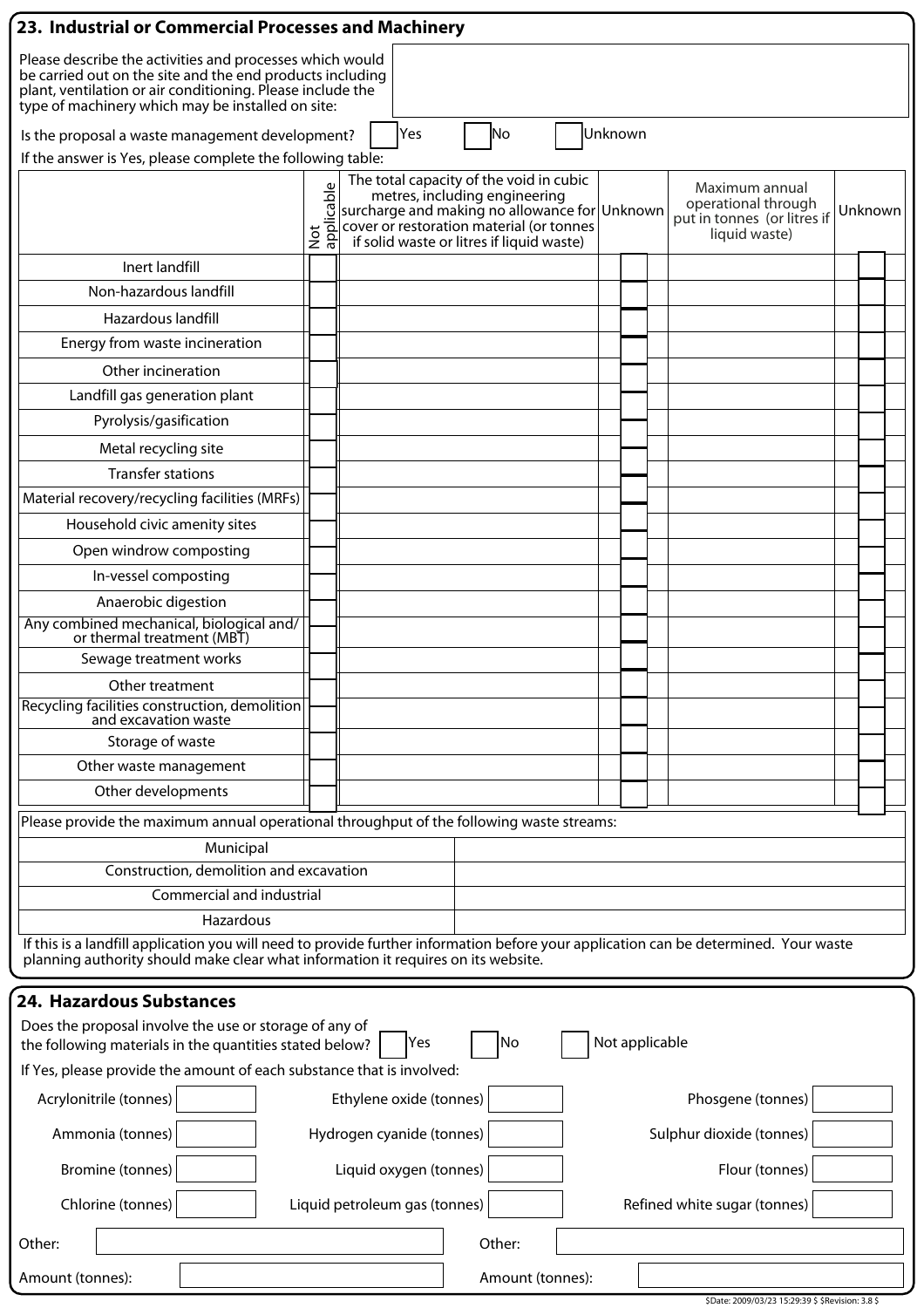#### **25. Ownership Certificates**

#### **One Certificate A, B, C, or D, must be completed, together with the Agricultural Holdings Certificate with this application form CERTIFICATE OF OWNERSHIP - CERTIFICATE A**

#### **Town and Country Planning (General Development Procedure) Order 2015 Certificate under Article 14**

I certify/The applicant certifies that on the day 21 days before the date of this application nobody except myself/ the applicant was the owner (owner is a person with a freehold interest or leasehold interest with at least 7 years left to run) of any part of the land or building to which the application relates.

| Signed<br>Applicant: | Or signed<br>1 - Agent: | Date (DD/MM/YYYY): |
|----------------------|-------------------------|--------------------|
|                      |                         |                    |
|                      |                         |                    |

# **CERTIFICATE OF OWNERSHIP - CERTIFICATE B Town and Country Planning (General Development Procedure) Order 2015 Certificate under Article 14** I certify/ The applicant certifies that I have/the applicant has given the requisite notice to everyone else (as listed below) who, on the day 21 days before the date of this application, was the owner (owner is a person with a freehold interest or leasehold interest with at least 7 years left to run) of any part of the land or building to which this application relates. Name of Owner **Address** Address **Date Notice Served Date Notice Served**

| Signed - Applicant: | Or signed - Agent: | Date (DD/MM/YYYY): |
|---------------------|--------------------|--------------------|
|                     |                    |                    |

## **CERTIFICATE OF OWNERSHIP - CERTIFICATE C**

**Town and Country Planning (General Development Procedure) Order 2015 Certificate under Article 14**

I certify/ The applicant certifies that:

- Neither Certificate A or B can be issued for this application<br>• All reasonable steps have been taken to find out the name
	- All reasonable steps have been taken to find out the names and addresses of the other owners (owner is a person with a freehold interest or leasehold interest with at least 7 years left to run) of the land or building, or of a part of it , but I have/ the applicant has been unable to do so.

The steps taken were:

| Name of Owner                                                                                                                    | Address |                    |                                                                                                       | Date Notice Served |
|----------------------------------------------------------------------------------------------------------------------------------|---------|--------------------|-------------------------------------------------------------------------------------------------------|--------------------|
|                                                                                                                                  |         |                    |                                                                                                       |                    |
|                                                                                                                                  |         |                    |                                                                                                       |                    |
|                                                                                                                                  |         |                    |                                                                                                       |                    |
|                                                                                                                                  |         |                    |                                                                                                       |                    |
|                                                                                                                                  |         |                    |                                                                                                       |                    |
|                                                                                                                                  |         |                    |                                                                                                       |                    |
|                                                                                                                                  |         |                    |                                                                                                       |                    |
|                                                                                                                                  |         |                    |                                                                                                       |                    |
|                                                                                                                                  |         |                    |                                                                                                       |                    |
|                                                                                                                                  |         |                    |                                                                                                       |                    |
| Notice of the application has been published in the following newspaper<br>(circulating in the area where the land is situated): |         |                    | On the following date (which must not be earlier<br>than 21 days before the date of the application): |                    |
|                                                                                                                                  |         |                    |                                                                                                       |                    |
| Signed - Applicant:                                                                                                              |         | Or signed - Agent: |                                                                                                       | Date (DD/MM/YYYY): |
|                                                                                                                                  |         |                    |                                                                                                       |                    |
|                                                                                                                                  |         |                    |                                                                                                       |                    |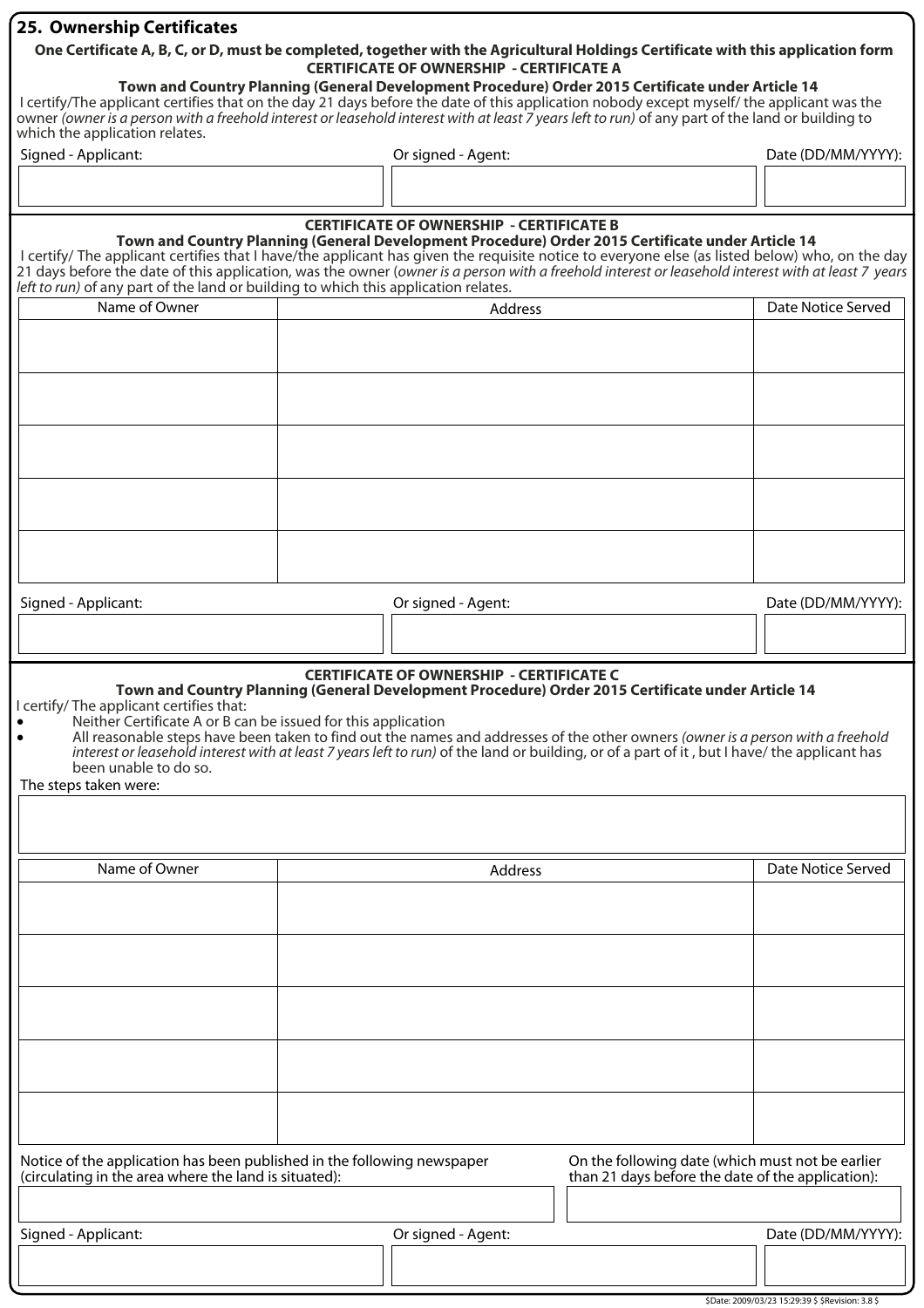| 25. Ownership Certificates (continued)                                                                                                                                                                                                                                                                                                                                                                                                                                                                                     |  |  |                                                                                                             |                                                                                                       |                    |
|----------------------------------------------------------------------------------------------------------------------------------------------------------------------------------------------------------------------------------------------------------------------------------------------------------------------------------------------------------------------------------------------------------------------------------------------------------------------------------------------------------------------------|--|--|-------------------------------------------------------------------------------------------------------------|-------------------------------------------------------------------------------------------------------|--------------------|
| I certify/ The applicant certifies that:<br>Certificate A cannot be issued for this application<br>All reasonable steps have been taken to find out the names and addresses of everyone else who, on the day 21 days before the<br>date of this application, was the owner (owner is a person with a freehold interest or leasehold interest with at least 7 years left to run)<br>of any part of the land to which this application relates, but I have/ the applicant has been unable to do so.<br>The steps taken were: |  |  | <b>CERTIFICATE OF OWNERSHIP - CERTIFICATE D</b>                                                             | Town and Country Planning (General Development Procedure) Order 2015 Certificate under Article14      |                    |
| Notice of the application has been published in the following newspaper<br>(circulating in the area where the land is situated):                                                                                                                                                                                                                                                                                                                                                                                           |  |  |                                                                                                             | On the following date (which must not be earlier<br>than 21 days before the date of the application): |                    |
|                                                                                                                                                                                                                                                                                                                                                                                                                                                                                                                            |  |  |                                                                                                             |                                                                                                       |                    |
| Signed - Applicant:                                                                                                                                                                                                                                                                                                                                                                                                                                                                                                        |  |  | Or signed - Agent:                                                                                          |                                                                                                       | Date (DD/MM/YYYY): |
|                                                                                                                                                                                                                                                                                                                                                                                                                                                                                                                            |  |  |                                                                                                             |                                                                                                       |                    |
| 26. Agricultural Holdings                                                                                                                                                                                                                                                                                                                                                                                                                                                                                                  |  |  |                                                                                                             |                                                                                                       |                    |
|                                                                                                                                                                                                                                                                                                                                                                                                                                                                                                                            |  |  | <b>AGRICULTURAL HOLDINGS CERTIFICATE</b><br>Agricultural Land Declaration - You Must Complete Either A or B | Town and Country Planning (General Development Procedure) Order 2015 Certificate under Article 14     |                    |
| (A) None of the land to which the application relates is, or is part of, an agricultural holding.                                                                                                                                                                                                                                                                                                                                                                                                                          |  |  |                                                                                                             |                                                                                                       |                    |
| Signed - Applicant:                                                                                                                                                                                                                                                                                                                                                                                                                                                                                                        |  |  | Or signed - Agent:                                                                                          |                                                                                                       | Date (DD/MM/YYYY): |
|                                                                                                                                                                                                                                                                                                                                                                                                                                                                                                                            |  |  |                                                                                                             |                                                                                                       |                    |
| (B) I have/The applicant has given the requisite notice to every person other than myself/the applicant who, on the day 21 days<br>before the date of this application, was a tenant of an agricultural holding on all or part of the land to which this application relates,<br>as listed below:                                                                                                                                                                                                                          |  |  |                                                                                                             |                                                                                                       |                    |
| Name of Tenant                                                                                                                                                                                                                                                                                                                                                                                                                                                                                                             |  |  | Address                                                                                                     |                                                                                                       | Date Notice Served |
|                                                                                                                                                                                                                                                                                                                                                                                                                                                                                                                            |  |  |                                                                                                             |                                                                                                       |                    |
|                                                                                                                                                                                                                                                                                                                                                                                                                                                                                                                            |  |  |                                                                                                             |                                                                                                       |                    |
|                                                                                                                                                                                                                                                                                                                                                                                                                                                                                                                            |  |  |                                                                                                             |                                                                                                       |                    |
|                                                                                                                                                                                                                                                                                                                                                                                                                                                                                                                            |  |  |                                                                                                             |                                                                                                       |                    |
|                                                                                                                                                                                                                                                                                                                                                                                                                                                                                                                            |  |  |                                                                                                             |                                                                                                       |                    |
|                                                                                                                                                                                                                                                                                                                                                                                                                                                                                                                            |  |  |                                                                                                             |                                                                                                       |                    |
|                                                                                                                                                                                                                                                                                                                                                                                                                                                                                                                            |  |  |                                                                                                             |                                                                                                       |                    |
|                                                                                                                                                                                                                                                                                                                                                                                                                                                                                                                            |  |  |                                                                                                             |                                                                                                       |                    |
|                                                                                                                                                                                                                                                                                                                                                                                                                                                                                                                            |  |  |                                                                                                             |                                                                                                       | Date (DD/MM/YYYY): |
| Signed - Applicant:                                                                                                                                                                                                                                                                                                                                                                                                                                                                                                        |  |  | Or signed - Agent:                                                                                          |                                                                                                       |                    |
|                                                                                                                                                                                                                                                                                                                                                                                                                                                                                                                            |  |  |                                                                                                             |                                                                                                       |                    |
|                                                                                                                                                                                                                                                                                                                                                                                                                                                                                                                            |  |  |                                                                                                             |                                                                                                       |                    |
| 27. Planning Application Requirements - Checklist<br>Please read the following checklist to make sure you have sent all the information in support of your proposal. Failure to submit all                                                                                                                                                                                                                                                                                                                                 |  |  |                                                                                                             |                                                                                                       |                    |
| information required will result in your application being deemed invalid. It will not be considered valid until all information required by<br>the Local Planning Authority has been submitted.                                                                                                                                                                                                                                                                                                                           |  |  |                                                                                                             |                                                                                                       |                    |
| The original and 3 copies of a completed and dated<br>application form:                                                                                                                                                                                                                                                                                                                                                                                                                                                    |  |  | The correct fee:                                                                                            |                                                                                                       |                    |

| application form:                                      | .                                                           |  |
|--------------------------------------------------------|-------------------------------------------------------------|--|
|                                                        | The original and 3 copies of a design and access statement: |  |
| The original and 3 copies of the plan which identifies |                                                             |  |
|                                                        |                                                             |  |
| the land to which the application relates drawn to an  | The original and 3 copies of the completed, dated           |  |
| identified scale and showing the direction of North:   | Ownership Certificate (A, B, C, or D - as applicable):      |  |

The original and 3 copies of other plans and drawings or information necessary to describe the subject of the application: Ownership Certificate (A, B, C, or D - as applicable):

The original and 3 copies of the completed, dated Article 7 Certificate (Agricultural Holdings):